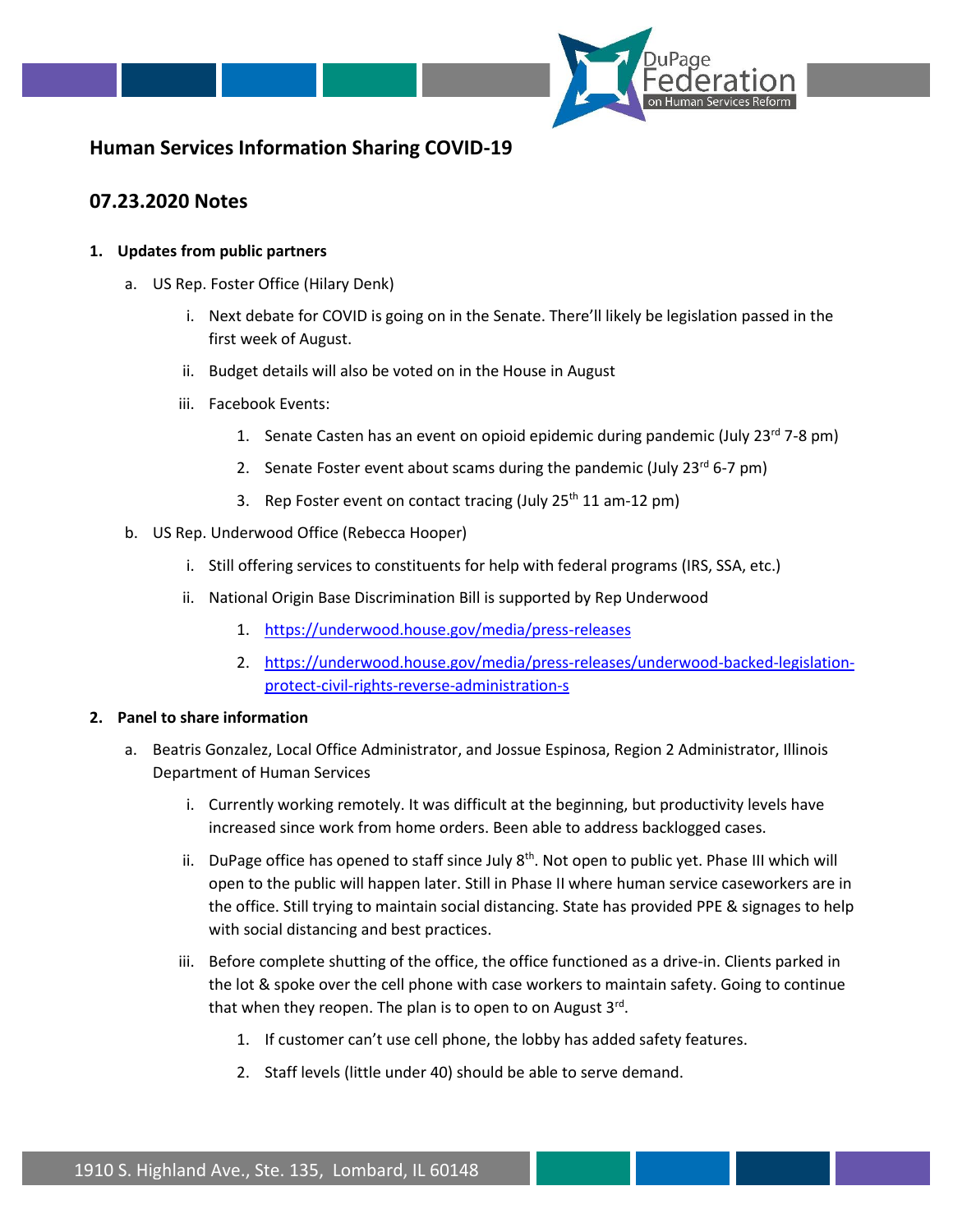

- iv. Please tell clients to call ahead before coming into the office (630-328-1000). This will help prevent crowding. If client can't call ahead, they will still be served.
	- 1. Caseworkers won't pick up the call but will call back on any messages received on that number.
- v. Region 2 is going to have 20% of caseworkers in office during Phase 2.
- vi. Phase 3 (open to public date)
	- 1. Whiteside & Dekalb July 27<sup>th</sup>
	- 2. Kane/Elgin & Lake County is delayed
	- 3. All other offices will open on August 3rd
- vii. Please encourage clients to apply online whenever possible. This will help reduce crowding and help protect clients and workers.
- viii. IDHS will put reopening news online on their website.
- **ix. Please tell clients to wear masks before coming to their local offices to keep everyone safe.**
- b. Adam Forker, Director of Client Access, DuPage County Health Department
	- i. Currently prioritizing connecting clients to public benefits. Able to remotely help clients at this time. They are fully remote and open Monday-Friday 8 am to 4 pm.
	- ii. A lot of technical issues at the beginning of pandemic have now been resolved. Intake workers are available to screen and sign clients up for follow-up appointments with a caseworker. Able to discuss via online or telephone.
	- iii. Seen a slight decrease in the number of applications. This is surprising considering the economic toll we are expecting in DuPage. It could be a lagging indicator. Will watch this.
	- iv. Behavioral/Mental Health & Clinical Services are the priority to open to the public first. Working towards this currently.
	- v. Been surprised that must clients haven't had access due to technology issues. This has been very good for keeping clients connected to public benefits.
	- vi. To check out on the number of cases, look at DCHD dashboard: <https://www.dupagehealth.org/610/DuPage-County-COVID-19-Dashboard>
	- vii. DCHD Page on Assistance for Applying for Benefits: <https://www.dupagehealth.org/505/Health-Insurance-and-Other-Benefit-Resou>
- c. Kristin Hartsaw, Program Director, DuPage Federation on Human Services Reform ( [see Kristin's](https://docs.google.com/document/d/1ZkwKVVw0HIX1EGnZZCliv2vSEEx24x0DNvYdKAqhVQ8/edit?usp=sharing) [updated list of COVID-19 impacted benefits here\)](https://docs.google.com/document/d/1ZkwKVVw0HIX1EGnZZCliv2vSEEx24x0DNvYdKAqhVQ8/edit?usp=sharing)
	- i. Please see attached PDF of PowerPoint presented by Kristin [\(KHartsaw@DuPageFederation.org\)](mailto:KHartsaw@DuPageFederation.org) *COVID-19 and Public Benefits*
	- ii. [Family and Community Resource Center Urgent Call Teams](https://www.dhs.state.il.us/page.aspx?item=123570)